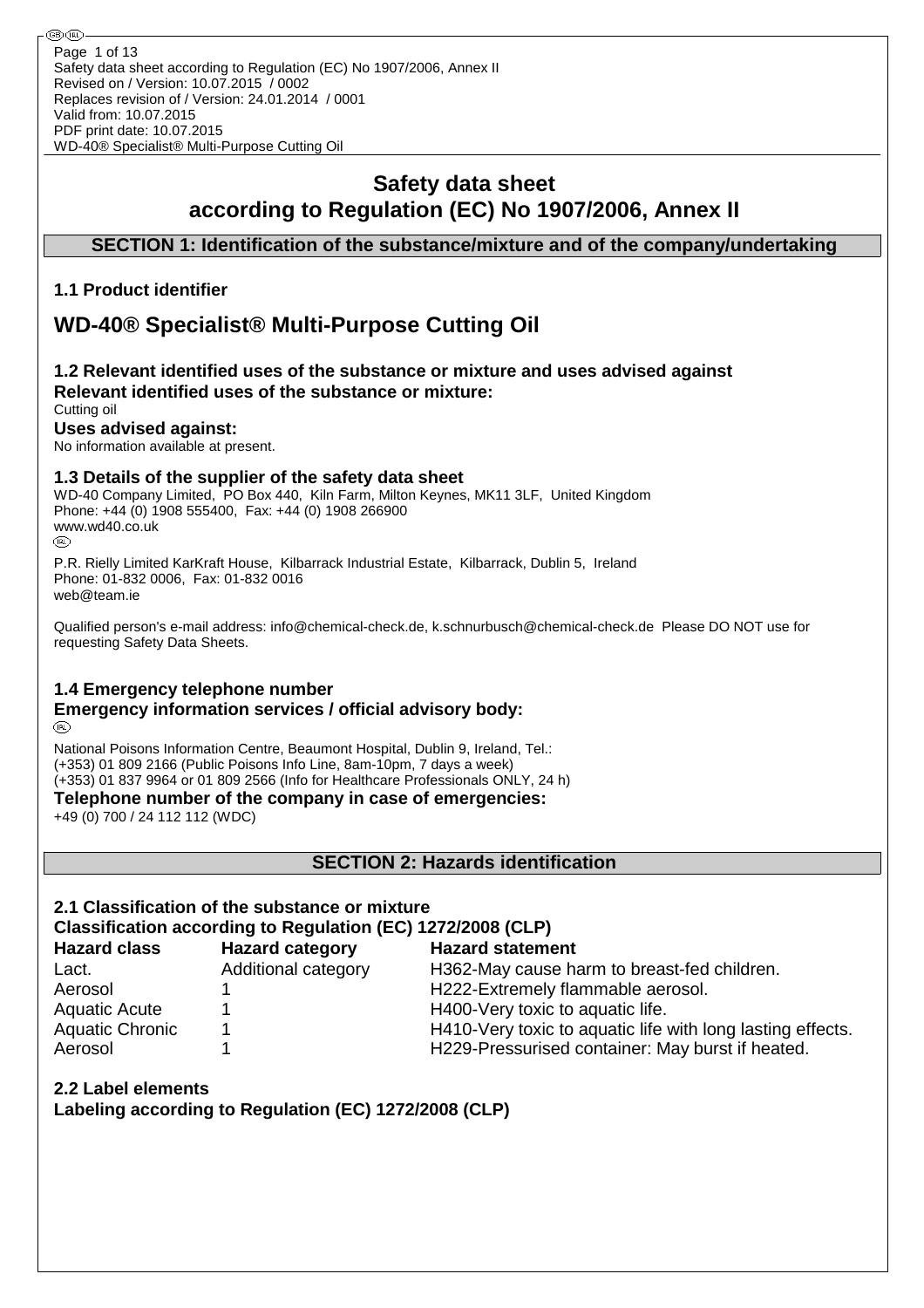

H362-May cause harm to breast-fed children. H222-Extremely flammable aerosol. H410-Very toxic to aquatic life with long lasting effects. H229-Pressurised container: May burst if heated.

P101-If medical advice is needed, have product container or label at hand. P102-Keep out of reach of children. P201-Obtain special instructions before use. P210-Keep away from heat, hot surfaces, sparks, open flames and other ignition sources. No smoking. P211-Do not spray on an open flame or other ignition source. P251-Do not pierce or burn, even after use. P260-Do not breathe vapours or spray. P263-Avoid contact during pregnancy/while nursing. P270-Do no eat, drink or smoke when using this product. P273-Avoid release to the environment. P308+P313-IF exposed or concerned: Get medical advice/attention.

P410+P412-Protect from sunlight. Do not expose to temperatures exceeding 50 °C.

P501-Dispose of contents/container safely.

EUH066-Repeated exposure may cause skin dryness or cracking.

Without adequate ventilation, formation of explosive mixtures may be possible. Alkanes, C14-17, chloro

### **2.3 Other hazards**

The mixture does not contain any vPvB substance (vPvB = very persistent, very bioaccumulative) or is not included under XIII of the regulation (EC) 1907/2006.

The mixture does not contain any PBT substance (PBT = persistent, bioaccumulative, toxic) or is not included under XIII of the regulation (EC) 1907/2006.

## **REGULATION (EC) No 648/2004**

n.a.

## **SECTION 3: Composition/information on ingredients**

Aerosol

#### **3.1 Substance**

n.a. **3.2 Mixture**

| VIL MIALUIV                                                 |                                 |
|-------------------------------------------------------------|---------------------------------|
| Alkanes, C14-17, chloro                                     |                                 |
| <b>Registration number (REACH)</b>                          | --                              |
| <b>Index</b>                                                | 602-095-00-X                    |
| <b>EINECS, ELINCS, NLP</b>                                  | 287-477-0                       |
| <b>CAS</b>                                                  | 85535-85-9                      |
| content %                                                   | $10 - 20$                       |
| Classification according to Regulation (EC) 1272/2008 (CLP) | Lact. Additional category, H362 |
|                                                             | Aquatic Acute 1, H400 (M=100)   |
|                                                             | Aquatic Chronic 1, H410 (M=100) |

For the text of the H-phrases and classification codes (GHS/CLP), see Section 16.

The substances named in this section are given with their actual, appropriate classification! For substances that are listed in appendix VI, table 3.1/3.2 of the regulation (EC) no. 1272/2008 (CLP regulation) this means that

all notes that may be given here for the named classification have been taken into account.

## **SECTION 4: First aid measures**

## **4.1 Description of first aid measures Inhalation**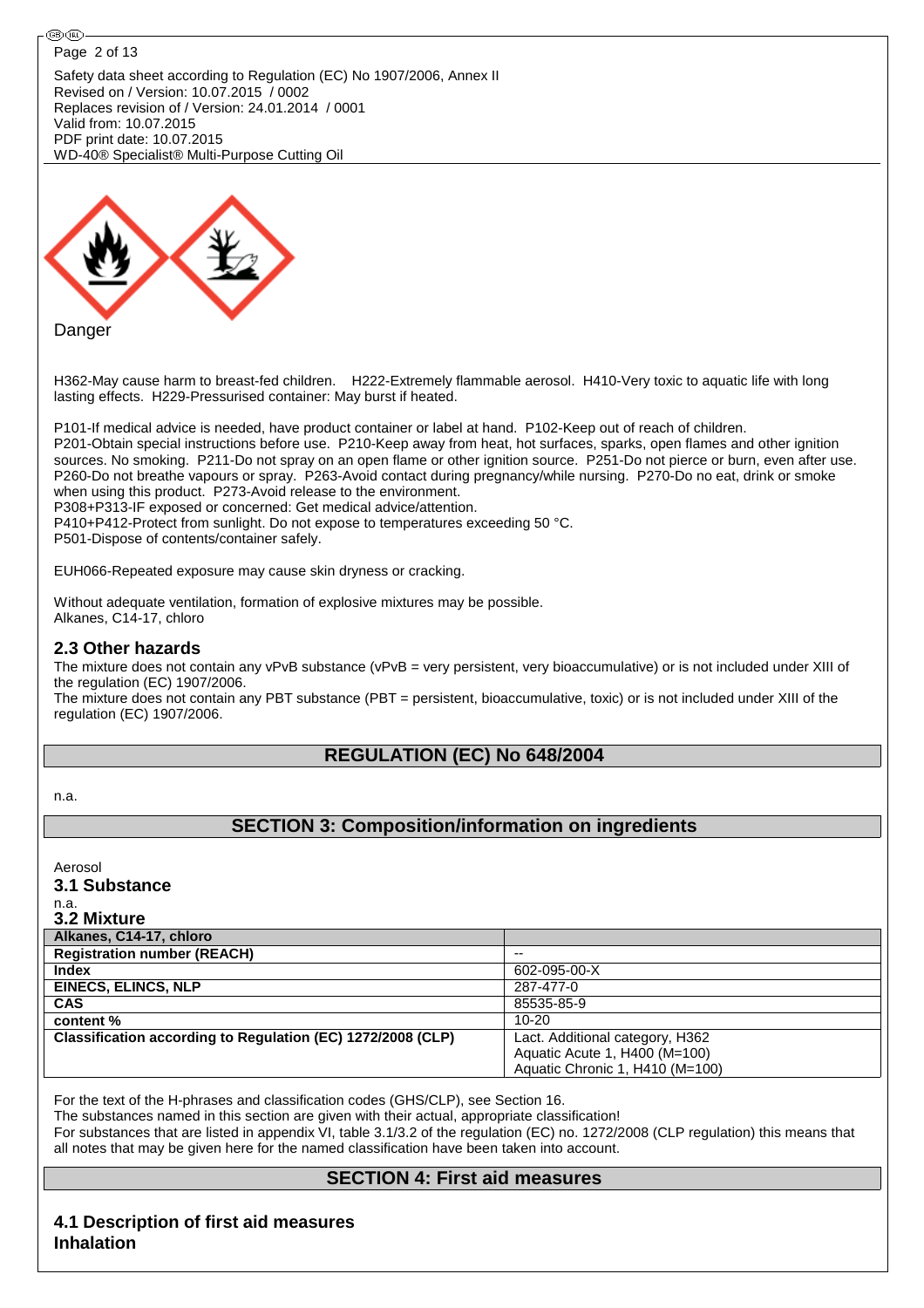ை® Page 3 of 13Safety data sheet according to Regulation (EC) No 1907/2006, Annex II Revised on / Version: 10.07.2015 / 0002 Replaces revision of / Version: 24.01.2014 / 0001 Valid from: 10.07.2015 PDF print date: 10.07.2015 WD-40® Specialist® Multi-Purpose Cutting Oil Remove person from danger area. Supply person with fresh air and consult doctor according to symptoms. If the person is unconscious, place in a stable side position and consult a doctor. **Skin contact** Remove polluted, soaked clothing immediately, wash thoroughly with plenty of water and soap, in case of irritation of the skin (flare), consult a doctor. **Eye contact** Remove contact lenses. Wash thoroughly for several minutes using copious water. Seek medical help if necessary. **Ingestion** Typically no exposure pathway. Rinse the mouth thoroughly with water. Do not induce vomiting - give copious water to drink. Consult doctor immediately. **4.2 Most important symptoms and effects, both acute and delayed** If applicable delayed symptoms and effects can be found in section 11 and the absorption route in section 4.1. The following may occur: Irritation of the respiratory tract **Coughing** Headaches **Dizziness** Effects/damages the central nervous system With long-term contact: drying of the skin. Dermatitis (skin inflammation) Ingestion: Nausea Vomiting Gastrointestinal disturbances In certain cases, the symptoms of poisoning may only appear after an extended period / after several hours. **4.3 Indication of any immediate medical attention and special treatment needed** n.c.

## **SECTION 5: Firefighting measures**

### **5.1 Extinguishing media Suitable extinguishing media**

CO2 Extinction powder Water jet spray Alcohol resistant foam

## **Unsuitable extinguishing media**

High volume water jet

## **5.2 Special hazards arising from the substance or mixture**

In case of fire the following can develop: Oxides of carbon Hydrogen chloride Toxic gases Danger of bursting (explosion) when heated Explosive vapour/air mixture

## **5.3 Advice for firefighters**

In case of fire and/or explosion do not breathe fumes. Protective respirator with independent air supply. According to size of fire Full protection, if necessary Cool container at risk with water. Dispose of contaminated extinction water according to official regulations.

## **SECTION 6: Accidental release measures**

## **6.1 Personal precautions, protective equipment and emergency procedures**

Remove possible causes of ignition - do not smoke. Ensure sufficient supply of air. Avoid contact with eyes or skin. If applicable, caution - risk of slipping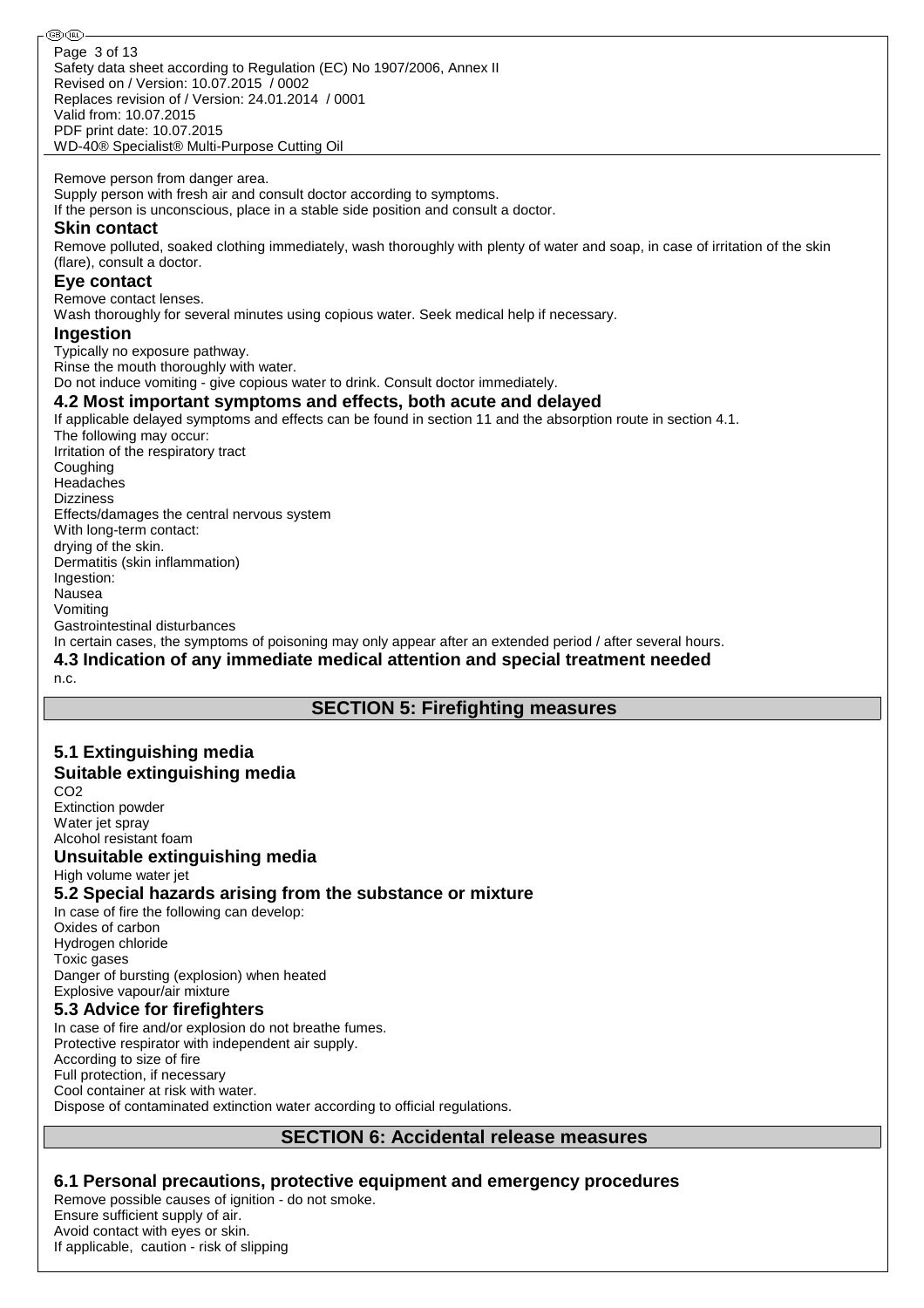Safety data sheet according to Regulation (EC) No 1907/2006, Annex II Revised on / Version: 10.07.2015 / 0002 Replaces revision of / Version: 24.01.2014 / 0001 Valid from: 10.07.2015 PDF print date: 10.07.2015

WD-40® Specialist® Multi-Purpose Cutting Oil

#### **6.2 Environmental precautions**

Prevent penetration into drains, cellars, working pits or other places in which accumulation could be hazardous.

Prevent surface and ground-water infiltration, as well as ground penetration.

If accidental entry into drainage system occurs, inform responsible authorities.

**6.3 Methods and material for containment and cleaning up**

If spray or gas escapes, ensure ample fresh air is available.

Without adequate ventilation, formation of explosive mixtures may be possible. Active substance:

Soak up with absorbent material (e.g. universal binding agent, sand, diatomaceous earth) and dispose of according to Section 13. **6.4 Reference to other sections**

For personal protective equipment see Section 8 and for disposal instructions see Section 13.

## **SECTION 7: Handling and storage**

In addition to information given in this section, relevant information can also be found in section 8 and 6.1.

### **7.1 Precautions for safe handling**

#### **7.1.1 General recommendations**

Ensure good ventilation.

Avoid inhalation of the vapours.

Avoid contact with eyes or skin.

Keep away from sources of ignition - Do not smoke.

Take measures against electrostatic charging, if appropriate.

Do not use on hot surfaces.

Eating, drinking, smoking, as well as food-storage, is prohibited in work-room.

Observe directions on label and instructions for use.

Use working methods according to operating instructions.

#### **7.1.2 Notes on general hygiene measures at the workplace**

General hygiene measures for the handling of chemicals are applicable.

Wash hands before breaks and at end of work.

Keep away from food, drink and animal feedingstuffs.

Remove contaminated clothing and protective equipment before entering areas in which food is consumed.

#### **7.2 Conditions for safe storage, including any incompatibilities**

Keep out of access to unauthorised individuals.

Not to be stored in gangways or stair wells.

Store product closed and only in original packing.

Observe special regulations for aerosols!

Observe special storage conditions (in Germany, e.g., in accordance with the regulations in the "Betriebssicherheitsverordnung"). Store in a well ventilated place.

Keep protected from direct sunlight and temperatures over 50°C.

## Store cool

## **7.3 Specific end use(s)**

No information available at present.

**SECTION 8: Exposure controls/personal protection**

## **8.1 Control parameters**

| ⊛<br><b>Chemical Name</b>              | Propane       |                                |       | Content %: |
|----------------------------------------|---------------|--------------------------------|-------|------------|
| WEL-TWA: 1000 ppm (ACGIH)              |               | WEL-STEL:<br>$---$             | ---   |            |
| Monitoring procedures:                 |               | Compur - KITA-125 SA (549 954) |       |            |
| <b>BMGV: ---</b>                       |               | Other information:             | $---$ |            |
| $^{\circledR}$<br><b>Chemical Name</b> | Propane       |                                |       | Content %: |
| OELV-8h: 1000 ppm                      |               | OELV-15min:<br>$---$           | ---   |            |
| Monitoring procedures:                 |               | Compur - KITA-125 SA (549 954) |       |            |
| <b>BLV: ---</b>                        |               | Other information:             | Asphx |            |
| ⊛<br><b>Chemical Name</b>              | <b>Butane</b> |                                |       | Content %: |
| WEL-TWA: 600 ppm (1450 mg/m3)          |               | WEL-STEL: 750 ppm (1810 mg/m3) | ---   |            |
| Monitoring procedures:                 |               | Compur - KITA-221 SA (549 459) |       |            |
| <b>BMGV: ---</b>                       |               | Other information:             | $---$ |            |
| $^{\circledR}$<br><b>Chemical Name</b> | <b>Butane</b> |                                |       | Content %: |
| OELV-8h: 1000 ppm                      |               | OELV-15min:<br>$---$           | ---   |            |
| Monitoring procedures:                 |               | Compur - KITA-221 SA (549 459) |       |            |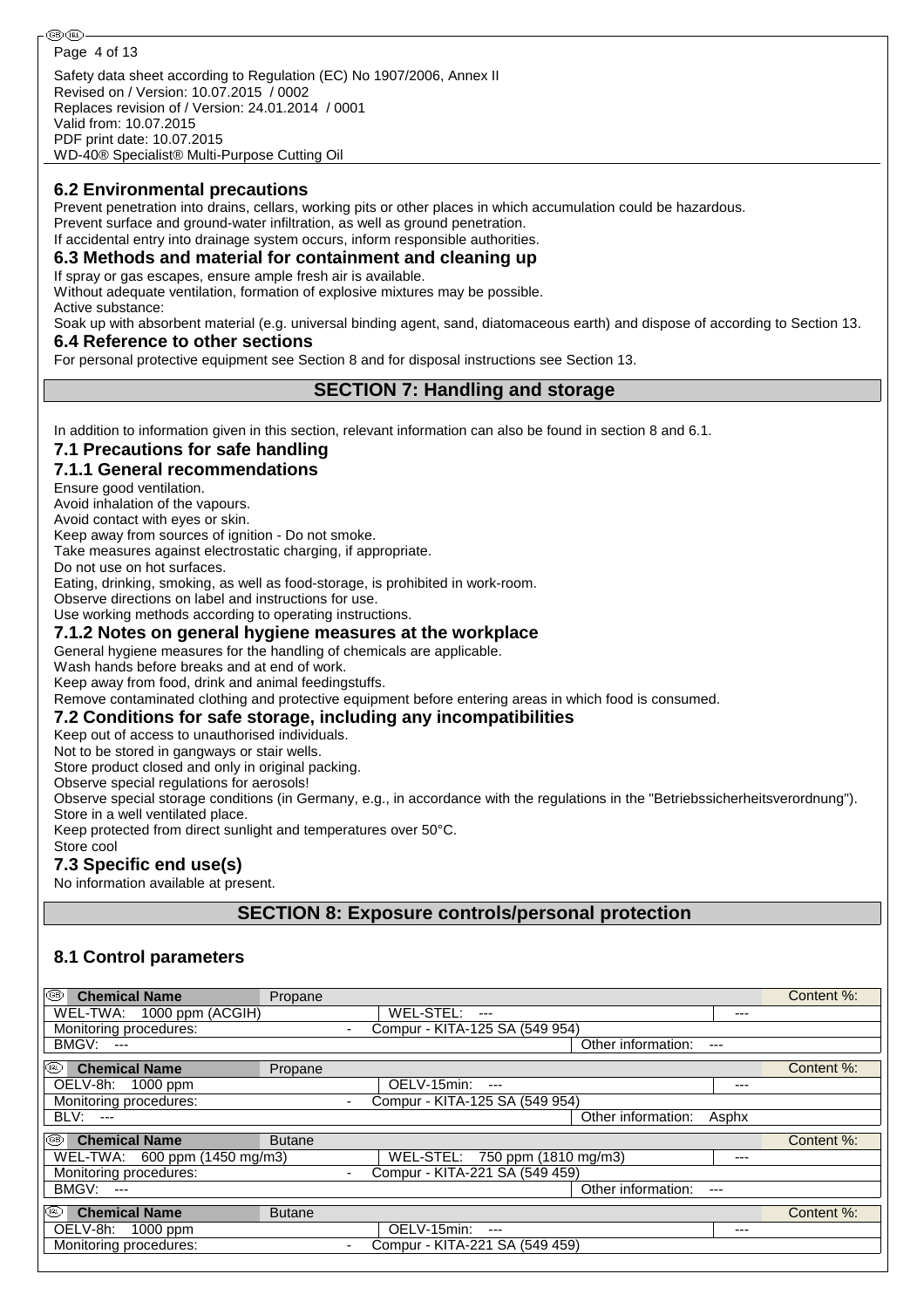| BLV:<br>$---$                                     |                          |                                    | Other information:          |         |            |
|---------------------------------------------------|--------------------------|------------------------------------|-----------------------------|---------|------------|
| ⊛<br><b>Chemical Name</b>                         | Isobutane                |                                    |                             |         | Content %: |
| WEL-TWA: 1000 ppm (ACGIH)                         |                          | WEL-STEL: ---                      |                             | ---     |            |
| Monitoring procedures:                            |                          | Compur - KITA-113 SB(C) (549 368)  |                             |         |            |
| BMGV: ---                                         |                          |                                    | Other information:          | $---$   |            |
| ⅏<br><b>Chemical Name</b>                         | Isobutane                |                                    |                             |         | Content %: |
| 1000 ppm (1800 mg/m3) (LPG)<br>OELV-8h:           |                          | OELV-15min:                        | 1250 ppm (2250 mg/m3) (LPG) | ---     |            |
| Monitoring procedures:                            |                          | Compur - KITA-113 SB(C) (549 368)  |                             |         |            |
| BLV:<br>$---$                                     |                          |                                    | Other information:          | $- - -$ |            |
| ⊛<br><b>Chemical Name</b>                         | Oil mist, mineral        |                                    |                             |         | Content %: |
| WEL-TWA: 5 mg/m3 (ACGIH)                          |                          | WEL-STEL: 10 mg/m3 (ACGIH)         |                             | ---     |            |
| Monitoring procedures:                            | $\overline{\phantom{a}}$ | Draeger - Oil 10/a-P (67 28 371)   |                             |         |            |
|                                                   | $\blacksquare$           | Draeger - Oil Mist 1/a (67 33 031) |                             |         |            |
| BMGV:<br>$---$                                    |                          |                                    | Other information:          | $- - -$ |            |
| <b>Chemical Name</b><br>(RL)                      | Oil mist, mineral        |                                    |                             |         | Content %: |
| OELV-8h: 0,2 mg/m3 (Mineral oil, used in metal    |                          | OELV-15min:<br>$---$               |                             | ---     |            |
| working (inhalable)), 5 mg/m3 (Mineral oil, pure, |                          |                                    |                             |         |            |
| highly & severely refined (inhalable))            |                          |                                    |                             |         |            |
| Monitoring procedures:                            | $\overline{\phantom{a}}$ | Draeger - Oil 10/a-P (67 28 371)   |                             |         |            |
|                                                   | $\blacksquare$           | Draeger - Oil Mist 1/a (67 33 031) |                             |         |            |
| BLV:<br>---                                       |                          |                                    | Other information:          | $---$   |            |

 WEL-TWA = Workplace Exposure Limit - Long-term exposure limit (8-hour TWA (= time weighted average) reference period) EH40. AGW = "Arbeitsplatzgrenzwert" (workplace limit value, Germany). | WEL-STEL = Workplace Exposure Limit - Short-term exposure limit (15-minute reference period). | BMGV = Biological monitoring guidance value EH40. BGW = "Biologischer Grenzwert" (biological limit value, Germany) | Other information: Sen = Capable of causing occupational asthma. Sk = Can be absorbed through skin. Carc = Capable of causing cancer and/or heritable genetic damage.

\*\* = The exposure limit for this substance is repealed through the TRGS 900 (Germany) of January 2006 with the goal of revision.

 OELV-8h = Occupational Exposure Limit Value (8-hour reference period). (IFV) = Inhalable Fraction and Vapour. (I) = Inhalable Fraction. (R) = Respirable Fraction. | OELV-15min = Occupational Exposure Limit Value (15-minute reference period). (IFV) = Inhalable Fraction and Vapour. (I) = Inhalable Fraction. (R) = Respirable Fraction. | BLV = Biological limit value | Other information: Carc1A, Carc1B = carcinogenic substance, Cat. 1A or 1B. Muta1A, Muta1B = mutagenic substance, Cat. 1A or 1B. Repr1A, Repr1B = Substances known to be toxic for reproduction, Cat. 1A or 1B. Sk = can be absorbed through skin. Asphx = asphyxiant. Sen = Respiratory sensitizer. BOELV = Binding Occupational Exposure Limit Values. IOELV = Indicative Occupational Exposure Limit Values.

| Alkanes, C14-17, chloro |                                         |                                |                  |       |                 |             |  |  |  |
|-------------------------|-----------------------------------------|--------------------------------|------------------|-------|-----------------|-------------|--|--|--|
| Area of application     | <b>Exposure route /</b>                 | <b>Effect on health</b>        | <b>Descripto</b> | Value | <b>Unit</b>     | <b>Note</b> |  |  |  |
|                         | <b>Environmental</b>                    |                                |                  |       |                 |             |  |  |  |
|                         | compartment                             |                                |                  |       |                 |             |  |  |  |
| Workers / employees     | Human - inhalation                      | Long term, systemic<br>effects | <b>DNEL</b>      | 6,7   | mg/m3           |             |  |  |  |
| Workers / employees     | Human - dermal                          | Long term, systemic<br>effects | <b>DNEL</b>      | 47,9  | mg/kg<br>bw/day |             |  |  |  |
| Consumer                | Human - inhalation                      | Long term, systemic<br>effects | <b>DNEL</b>      | 2     | mg/m3           |             |  |  |  |
| Consumer                | Human - dermal                          | Long term, systemic<br>effects | <b>DNEL</b>      | 28,72 | mg/kg<br>bw/day |             |  |  |  |
| Consumer                | Human - oral                            | Long term, systemic<br>effects | <b>DNEL</b>      | 0,58  | mg/kg<br>bw/day |             |  |  |  |
|                         | Environment - soil                      |                                | <b>PNEC</b>      | 11,9  | mg/kg dw        |             |  |  |  |
|                         | Environment - sediment,<br>freshwater   |                                | <b>PNEC</b>      | 13    | mg/kg dw        |             |  |  |  |
|                         | Environment - sediment,<br>marine       |                                | <b>PNEC</b>      | 2,6   | mg/kg dw        |             |  |  |  |
|                         | Environment - freshwater                |                                | <b>PNEC</b>      |       | µg/l            |             |  |  |  |
|                         | Environment - marine                    |                                | <b>PNEC</b>      | 0,2   | $\mu$ g/l       |             |  |  |  |
|                         | Environment - sewage<br>treatment plant |                                | <b>PNEC</b>      | 80    | mg/l            |             |  |  |  |

## **8.2 Exposure controls**

#### **8.2.1 Appropriate engineering controls**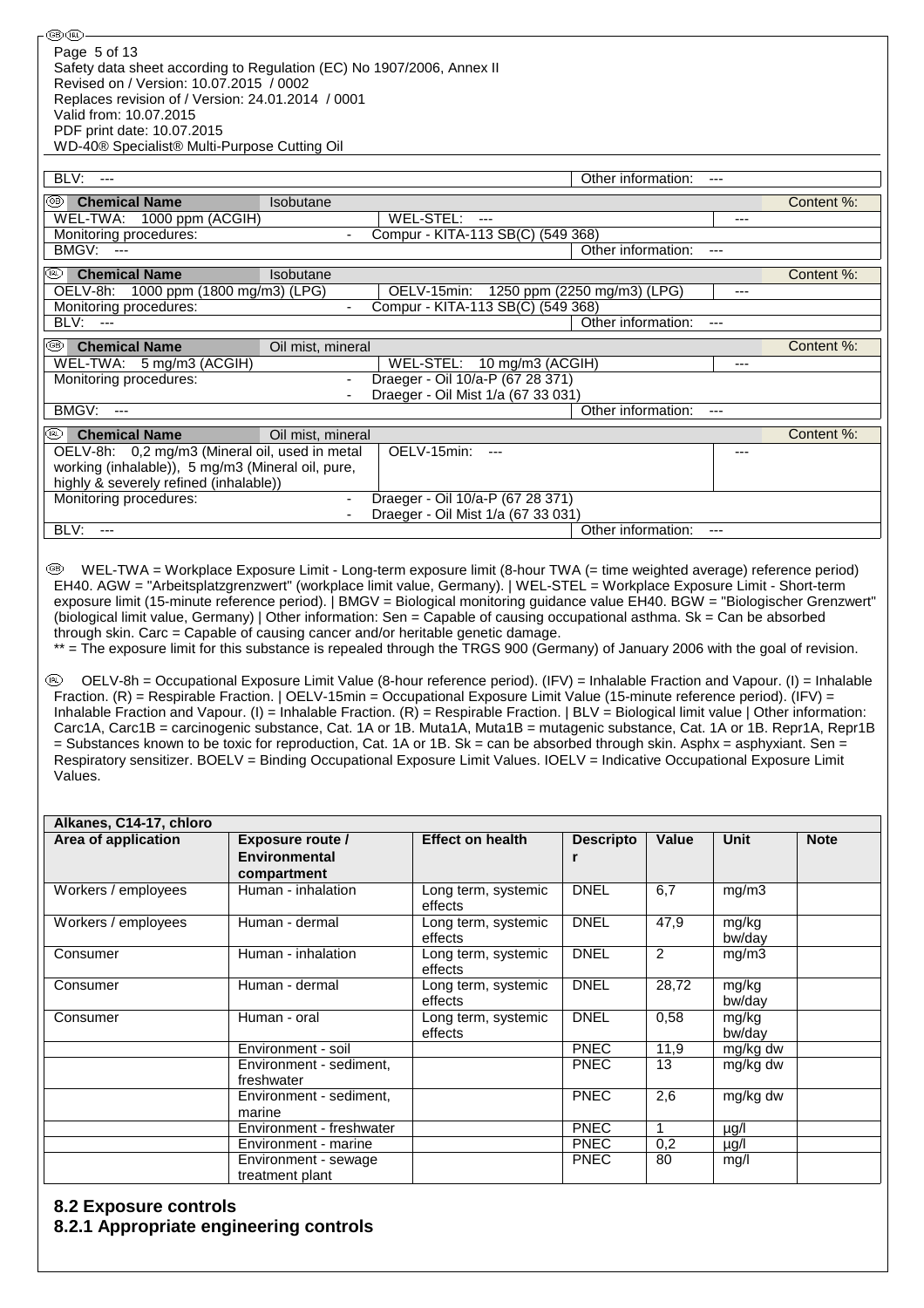ை® Page 6 of 13Safety data sheet according to Regulation (EC) No 1907/2006, Annex II Revised on / Version: 10.07.2015 / 0002 Replaces revision of / Version: 24.01.2014 / 0001 Valid from: 10.07.2015 PDF print date: 10.07.2015 WD-40® Specialist® Multi-Purpose Cutting Oil

Ensure good ventilation. This can be achieved by local suction or general air extraction. If this is insufficient to maintain the concentration under the WEL or AGW values, suitable breathing protection should be worn. Applies only if maximum permissible exposure values are listed here.

#### **8.2.2 Individual protection measures, such as personal protective equipment**

General hygiene measures for the handling of chemicals are applicable.

Wash hands before breaks and at end of work. Keep away from food, drink and animal feedingstuffs.

Remove contaminated clothing and protective equipment before entering areas in which food is consumed.

Eye/face protection: Tight fitting protective goggles with side protection (EN 166).

Skin protection - Hand protection: Chemical resistant protective gloves (EN 374). If applicable Protective gloves made of polyvinyl alcohol (EN 374) Protective nitrile gloves (EN 374) Minimum layer thickness in mm: 0,4 Permeation time (penetration time) in minutes: > 480 The breakthrough times determined in accordance with EN 374 Part 3 were not obtained under practical conditions. The recommended maximum wearing time is 50% of breakthrough time. Protective hand cream recommended.

Skin protection - Other: Protective working garments (e.g. safety shoes EN ISO 20345, long-sleeved protective working garments)

Respiratory protection: If OES or MEL is exceeded. Filter A2 P2 (EN 14387), code colour brown, white At high concentrations: Respiratory protection appliance (insulation device) (e.g. EN 137 or EN 138) Observe wearing time limitations for respiratory protection equipment.

Thermal hazards: Not applicable

Additional information on hand protection - No tests have been performed.

In the case of mixtures, the selection has been made according to the knowledge available and the information about the contents. Selection of materials derived from glove manufacturer's indications.

Final selection of glove material must be made taking the breakthrough times, permeation rates and degradation into account. Selection of a suitable glove depends not only on the material but also on other quality characteristics and varies from manufacturer to manufacturer.

In the case of mixtures, the resistance of glove materials cannot be predicted and must therefore be tested before use. The exact breakthrough time of the glove material can be requested from the protective glove manufacturer and must be observed.

#### **8.2.3 Environmental exposure controls**

No information available at present.

## **SECTION 9: Physical and chemical properties**

#### **9.1 Information on basic physical and chemical properties**

| Physical state:                          | Aerosol, Substance: Liquid |
|------------------------------------------|----------------------------|
| Colour:                                  | Not determined             |
| Odour:                                   | Characteristic             |
| Odour threshold:                         | Not determined             |
| pH-value:                                | n.a.                       |
| Melting point/freezing point:            | Not determined             |
| Initial boiling point and boiling range: | Not determined             |
| Flash point:                             | Not determined             |
| Evaporation rate:                        | Not determined             |
| Flammability (solid, gas):               | Not determined             |
| Lower explosive limit:                   | $0.8$ Vol-%                |
| Upper explosive limit:                   | $9$ Vol- $%$               |
| Vapour pressure:                         | Not determined             |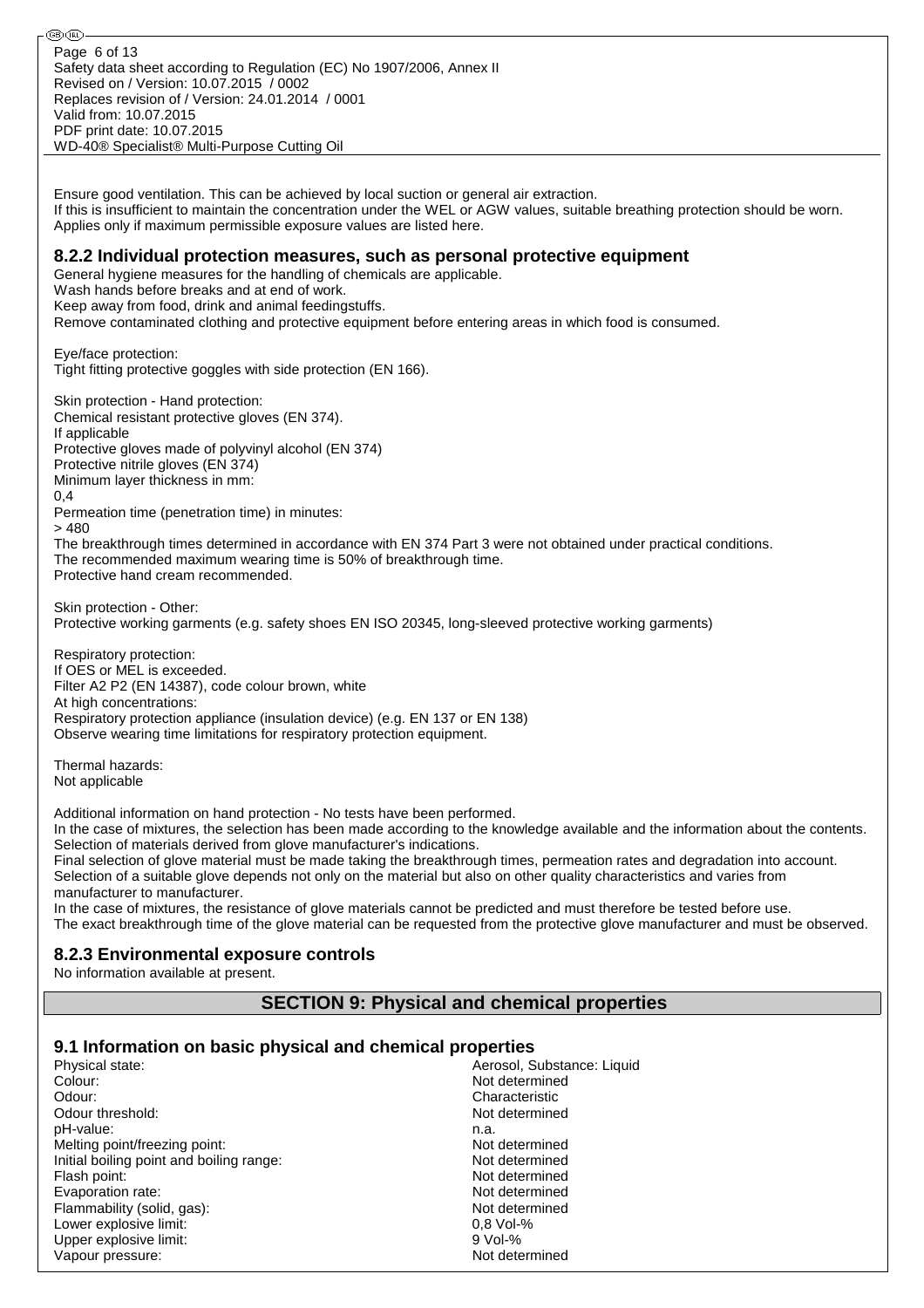Safety data sheet according to Regulation (EC) No 1907/2006, Annex II Revised on / Version: 10.07.2015 / 0002 Replaces revision of / Version: 24.01.2014 / 0001 Valid from: 10.07.2015 PDF print date: 10.07.2015 WD-40® Specialist® Multi-Purpose Cutting Oil Page 7 of 13

Vapour density (air = 1): Not determined Density: Not determined Bulk density: n.a. Solubility(ies):<br>
Water solubility:<br>
Water solubility:<br>
Water solubility: Water solubility:<br>
Partition coefficient (n-octanol/water):<br>
Partition coefficient (n-octanol/water):<br>
Partition coefficient (n-octanol/water): Partition coefficient (n-octanol/water): Not determined<br>Auto-ignition temperature: Not determined Auto-ignition temperature:<br>
Decomposition temperature:<br>
Not determined<br>
Not determined Decomposition temperature: Viscosity: Not determined<br>
Explosive properties:<br>
Explosive properties:<br>
Not determined Explosive properties: Not determined the properties of the contract of the contract of the contract of the contract of the contract of the contract of the contract of the contract of the contract of the contract of the con Oxidising properties: **9.2 Other information** Miscibility:<br>
Fat solubility / solvent:<br>
Fat solubility / solvent:<br>
Not determined

Fat solubility / solvent: Conductivity:<br>
Surface tension:<br>
Not determined<br>
Not determined Surface tension: Not determined<br>Solvents content: Not determined<br>Not determined Solvents content:

®®

## **SECTION 10: Stability and reactivity**

#### **10.1 Reactivity**

#### Not to be expected **10.2 Chemical stability** Stable with proper storage and handling. **10.3 Possibility of hazardous reactions** No dangerous reactions are known.

## **10.4 Conditions to avoid**

## See also section 7.

Heating, open flame, ignition sources Pressure increase will result in danger of bursting.

#### **10.5 Incompatible materials**

Avoid contact with strong oxidizing agents. Avoid contact with strong alkalis.

Avoid contact with strong acids.

#### **10.6 Hazardous decomposition products**

See also section 5.2

No decomposition when used as directed.

## **SECTION 11: Toxicological information**

Possibly more information on health effects, see Section 2.1 (classification).

| <b>WD-40® Specialist® Multi-Purpose Cutting Oil</b> |        |       |      |          |                    |              |
|-----------------------------------------------------|--------|-------|------|----------|--------------------|--------------|
| <b>Toxicity / effect</b>                            | Endpoi | Value | Unit | Organism | <b>Test method</b> | <b>Notes</b> |
|                                                     | nt     |       |      |          |                    |              |
| Acute toxicity, by oral route:                      |        |       |      |          |                    | n.d.a.       |
| Acute toxicity, by dermal                           |        |       |      |          |                    | n.d.a.       |
| route:                                              |        |       |      |          |                    |              |
| Acute toxicity, by inhalation:                      |        |       |      |          |                    | n.d.a.       |
| Skin corrosion/irritation:                          |        |       |      |          |                    | n.d.a.       |
| Serious eye                                         |        |       |      |          |                    | n.d.a.       |
| damage/irritation:                                  |        |       |      |          |                    |              |
| Respiratory or skin                                 |        |       |      |          |                    | n.d.a.       |
| sensitisation:                                      |        |       |      |          |                    |              |
| Germ cell mutagenicity:                             |        |       |      |          |                    | n.d.a.       |
| Carcinogenicity:                                    |        |       |      |          |                    | n.d.a.       |
| Reproductive toxicity:                              |        |       |      |          |                    | n.d.a.       |
| Specific target organ toxicity -                    |        |       |      |          |                    | n.d.a.       |
| single exposure (STOT-SE):                          |        |       |      |          |                    |              |
| Specific target organ toxicity -                    |        |       |      |          |                    | n.d.a.       |
| repeated exposure (STOT-                            |        |       |      |          |                    |              |
| RE):                                                |        |       |      |          |                    |              |
| Aspiration hazard:                                  |        |       |      |          |                    | n.d.a.       |
| Symptoms:                                           |        |       |      |          |                    | n.d.a.       |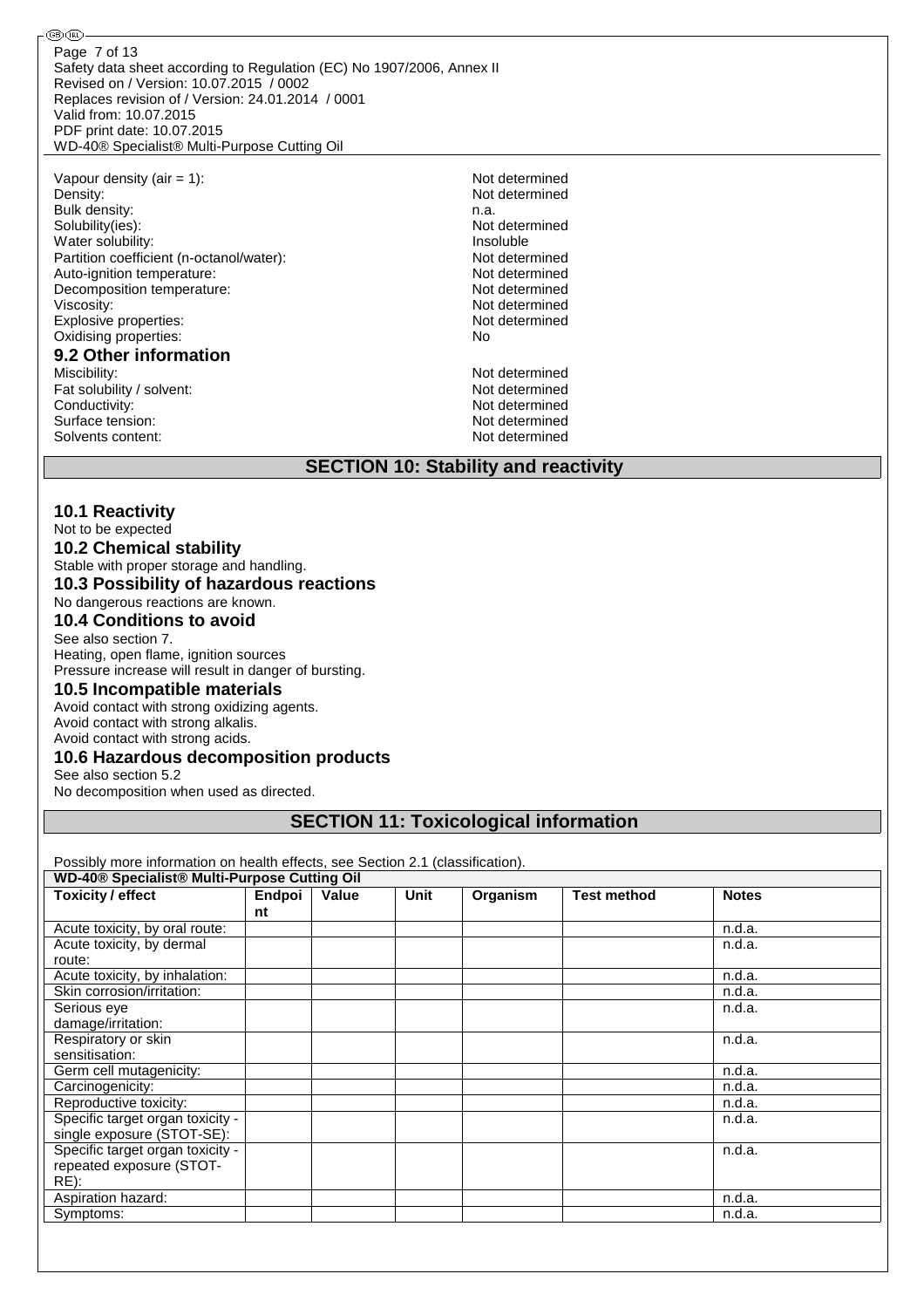| GB) (IRL)                                                                                                                        |
|----------------------------------------------------------------------------------------------------------------------------------|
| Page 8 of 13<br>Safety data sheet according to Regulation (EC) No 1907/2006, Annex II<br>Revised on / Version: 10.07.2015 / 0002 |
| Replaces revision of / Version: 24.01.2014 / 0001                                                                                |
| Valid from: 10.07.2015<br>PDF print date: 10.07.2015                                                                             |
| WD-40® Specialist® Multi-Purpose Cutting Oil                                                                                     |

| Alkanes, C14-17, chloro        |        |       |             |          |             |                                                             |
|--------------------------------|--------|-------|-------------|----------|-------------|-------------------------------------------------------------|
| <b>Toxicity / effect</b>       | Endpoi | Value | <b>Unit</b> | Organism | Test method | <b>Notes</b>                                                |
|                                | nt     |       |             |          |             |                                                             |
| Acute toxicity, by oral route: | LD50   | >2000 | mg/kg       | Rat      |             |                                                             |
| Acute toxicity, by dermal      | LD50   | 4000  | mg/kg       | Rat      |             |                                                             |
| route:                         |        |       |             |          |             |                                                             |
| Skin corrosion/irritation:     |        |       |             |          |             | Repeated exposure<br>may cause skin<br>dryness or cracking. |
| Serious eye                    |        |       |             |          |             | Not irritant                                                |
| damage/irritation:             |        |       |             |          |             |                                                             |
| Serious eye                    |        |       |             | Rabbit   |             | Mild irritant (Analogous                                    |
| damage/irritation:             |        |       |             |          |             | conclusion)                                                 |
| Respiratory or skin            |        |       |             |          |             | No indications of such                                      |
| sensitisation:                 |        |       |             |          |             | an effect.                                                  |

| Propane                  |              |       |      |          |                                                                 |                                                                                                                                                      |
|--------------------------|--------------|-------|------|----------|-----------------------------------------------------------------|------------------------------------------------------------------------------------------------------------------------------------------------------|
| <b>Toxicity / effect</b> | Endpoi<br>nt | Value | Unit | Organism | <b>Test method</b>                                              | <b>Notes</b>                                                                                                                                         |
| Germ cell mutagenicity:  |              |       |      |          | <b>OECD 471</b><br>(Bacterial Reverse)<br><b>Mutation Test)</b> | Negative                                                                                                                                             |
| Symptoms:                |              |       |      |          |                                                                 | breathing difficulties,<br>unconsciousness,<br>frostbite, headaches,<br>cramps, mucous<br>membrane irritation,<br>dizziness, nausea and<br>vomiting. |

| <b>Butane</b>                  |             |       |         |          |                       |                           |
|--------------------------------|-------------|-------|---------|----------|-----------------------|---------------------------|
| Toxicity / effect              | Endpoi      | Value | Unit    | Organism | <b>Test method</b>    | <b>Notes</b>              |
|                                | nt          |       |         |          |                       |                           |
| Acute toxicity, by inhalation: | <b>LC50</b> | 658   | mg/l/4h | Rat      |                       |                           |
| Germ cell mutagenicity:        |             |       |         |          | <b>OECD 471</b>       | Negative                  |
|                                |             |       |         |          | (Bacterial Reverse    |                           |
|                                |             |       |         |          | <b>Mutation Test)</b> |                           |
| Symptoms:                      |             |       |         |          |                       | ataxia, breathing         |
|                                |             |       |         |          |                       | difficulties, drowsiness, |
|                                |             |       |         |          |                       | unconsciousness,          |
|                                |             |       |         |          |                       | frostbite, disturbed      |
|                                |             |       |         |          |                       | heart rhythm.             |
|                                |             |       |         |          |                       | headaches, cramps,        |
|                                |             |       |         |          |                       | intoxication, dizziness,  |
|                                |             |       |         |          |                       | nausea and vomiting.      |

| <b>Isobutane</b>               |             |       |         |          |                       |                       |
|--------------------------------|-------------|-------|---------|----------|-----------------------|-----------------------|
| <b>Toxicity / effect</b>       | Endpoi      | Value | Unit    | Organism | Test method           | <b>Notes</b>          |
|                                | nt          |       |         |          |                       |                       |
| Acute toxicity, by inhalation: | <b>LC50</b> | 658   | mg/l/4h | Rat      |                       |                       |
| Serious eye                    |             |       |         | Rabbit   |                       | Not irritant          |
| damage/irritation:             |             |       |         |          |                       |                       |
| Germ cell mutagenicity:        |             |       |         |          | OECD 471              | Negative              |
|                                |             |       |         |          | (Bacterial Reverse)   |                       |
|                                |             |       |         |          | <b>Mutation Test)</b> |                       |
| Symptoms:                      |             |       |         |          |                       | unconsciousness,      |
|                                |             |       |         |          |                       | frostbite, headaches, |
|                                |             |       |         |          |                       | cramps, dizziness,    |
|                                |             |       |         |          |                       | nausea and vomiting.  |

# **SECTION 12: Ecological information**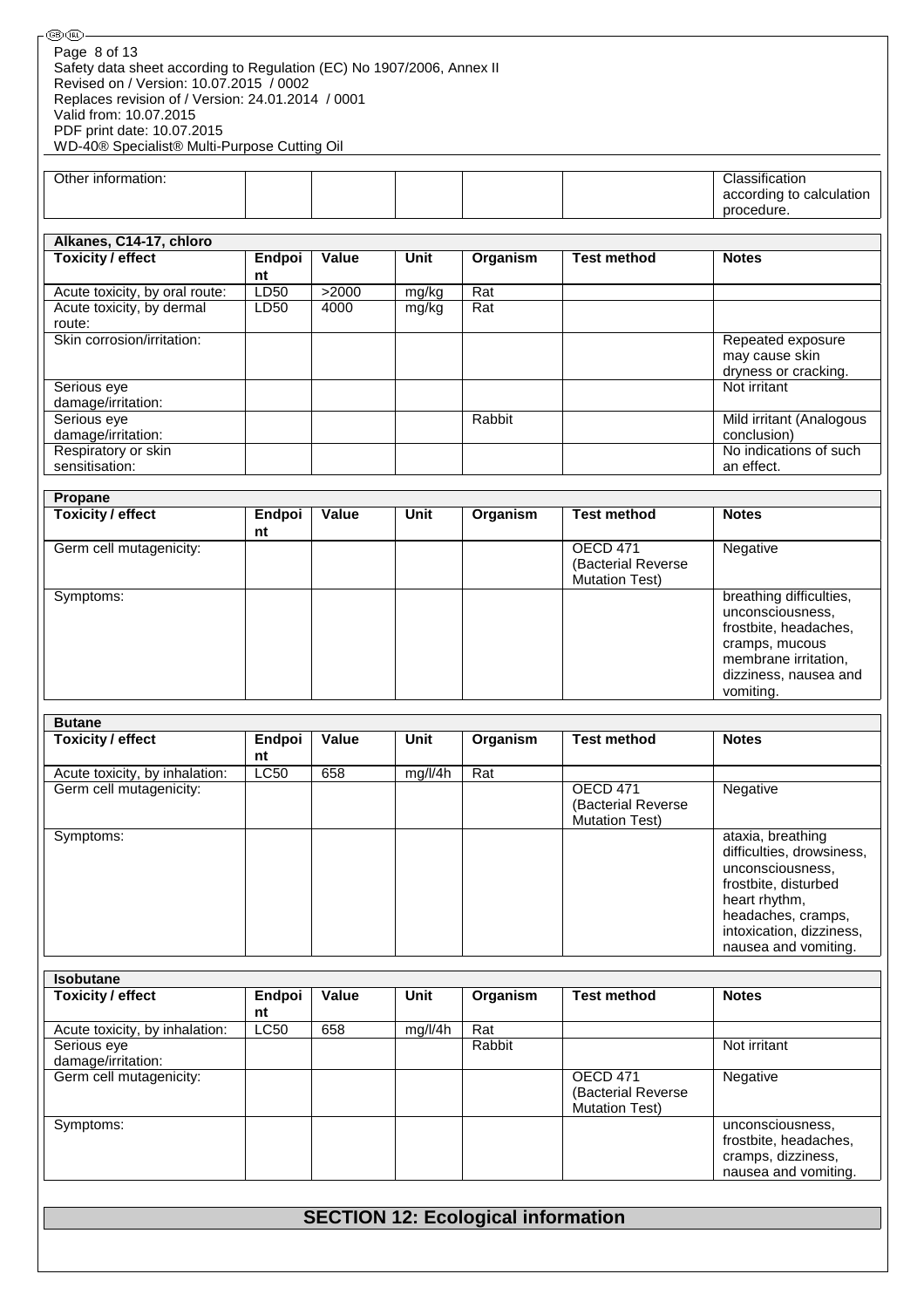| Possibly more information on environmental effects, see Section 2.1 (classification). |                 |      |       |      |          |                    |                                                 |
|---------------------------------------------------------------------------------------|-----------------|------|-------|------|----------|--------------------|-------------------------------------------------|
| WD-40 <sup>®</sup> Specialist <sup>®</sup> Multi-Purpose Cutting Oil                  |                 |      |       |      |          |                    |                                                 |
| Toxicity / effect                                                                     | <b>Endpoint</b> | Time | Value | Unit | Organism | <b>Test method</b> | <b>Notes</b>                                    |
| Toxicity to fish:                                                                     |                 |      |       |      |          |                    | n.d.a.                                          |
| Toxicity to daphnia:                                                                  |                 |      |       |      |          |                    | n.d.a.                                          |
| Toxicity to algae:                                                                    |                 |      |       |      |          |                    | n.d.a.                                          |
| Persistence and                                                                       |                 |      |       |      |          |                    | n.d.a.                                          |
| degradability:                                                                        |                 |      |       |      |          |                    |                                                 |
| <b>Bioaccumulative</b>                                                                |                 |      |       |      |          |                    | n.d.a.                                          |
| potential:                                                                            |                 |      |       |      |          |                    |                                                 |
| Mobility in soil:                                                                     |                 |      |       |      |          |                    | n.d.a.                                          |
| Results of PBT and                                                                    |                 |      |       |      |          |                    | n.d.a.                                          |
| vPvB assessment                                                                       |                 |      |       |      |          |                    |                                                 |
| Other adverse effects:                                                                |                 |      |       |      |          |                    | n.d.a.                                          |
| Other information:                                                                    |                 |      |       |      |          |                    | According to the<br>recipe, contains no<br>AOX. |

| Alkanes, C14-17, chloro  |                 |      |       |      |               |                    |                      |
|--------------------------|-----------------|------|-------|------|---------------|--------------------|----------------------|
| <b>Toxicity / effect</b> | <b>Endpoint</b> | Time | Value | Unit | Organism      | <b>Test method</b> | <b>Notes</b>         |
| Toxicity to fish:        | <b>LC50</b>     | 96h  | >5000 | mg/l | Alburnus      |                    |                      |
|                          |                 |      |       |      | alburnus      |                    |                      |
| Toxicity to daphnia:     | EC50            | 48h  | 0,005 | mq/l | Daphnia magna |                    |                      |
|                          |                 |      | 9     |      |               |                    |                      |
| Persistence and          |                 |      |       |      |               |                    | Hardly biodegradable |
| degradability:           |                 |      |       |      |               |                    |                      |

| Propane                       |                 |      |       |      |          |                    |                                                                                          |
|-------------------------------|-----------------|------|-------|------|----------|--------------------|------------------------------------------------------------------------------------------|
| Toxicity / effect             | <b>Endpoint</b> | Time | Value | Unit | Organism | <b>Test method</b> | <b>Notes</b>                                                                             |
| Bioaccumulative<br>potential: | Log Pow         |      | 2,28  |      |          |                    | A notable biological<br>accumulation potential<br>is not to be expected<br>(LoaPow 1-3). |
| Results of PBT and            |                 |      |       |      |          |                    | No PBT substance, No                                                                     |
| vPvB assessment               |                 |      |       |      |          |                    | vPvB substance                                                                           |

| <b>Butane</b>            |          |      |       |      |          |             |                        |
|--------------------------|----------|------|-------|------|----------|-------------|------------------------|
| <b>Toxicity / effect</b> | Endpoint | Time | Value | Unit | Organism | Test method | <b>Notes</b>           |
| Bioaccumulative          | Log Pow  |      | 2,98  |      |          |             | A notable biological   |
| potential:               |          |      |       |      |          |             | accumulation potential |
|                          |          |      |       |      |          |             | is not to be expected  |
|                          |          |      |       |      |          |             | (LogPow 1-3).          |
| Results of PBT and       |          |      |       |      |          |             | No PBT substance, No   |
| vPvB assessment          |          |      |       |      |          |             | vPvB substance         |

## **SECTION 13: Disposal considerations**

## **13.1 Waste treatment methods**

## **For the substance / mixture / residual amounts**

EC disposal code no.:

The waste codes are recommendations based on the scheduled use of this product.

Owing to the user's specific conditions for use and disposal, other waste codes may be

allocated under certain circumstances. (2014/955/EU)

16 05 04 gases in pressure containers (including halons) containing hazardous substances Recommendation:

Sewage disposal shall be discouraged.

Pay attention to local and national official regulations.

Take full aerosol cans to problem waste collection.

Take emptied aerosol cans to valuable material collection.

#### **For contaminated packing material**

Pay attention to local and national official regulations. Recommendation: Do not perforate, cut up or weld uncleaned container. Recycling 15 01 04 metallic packaging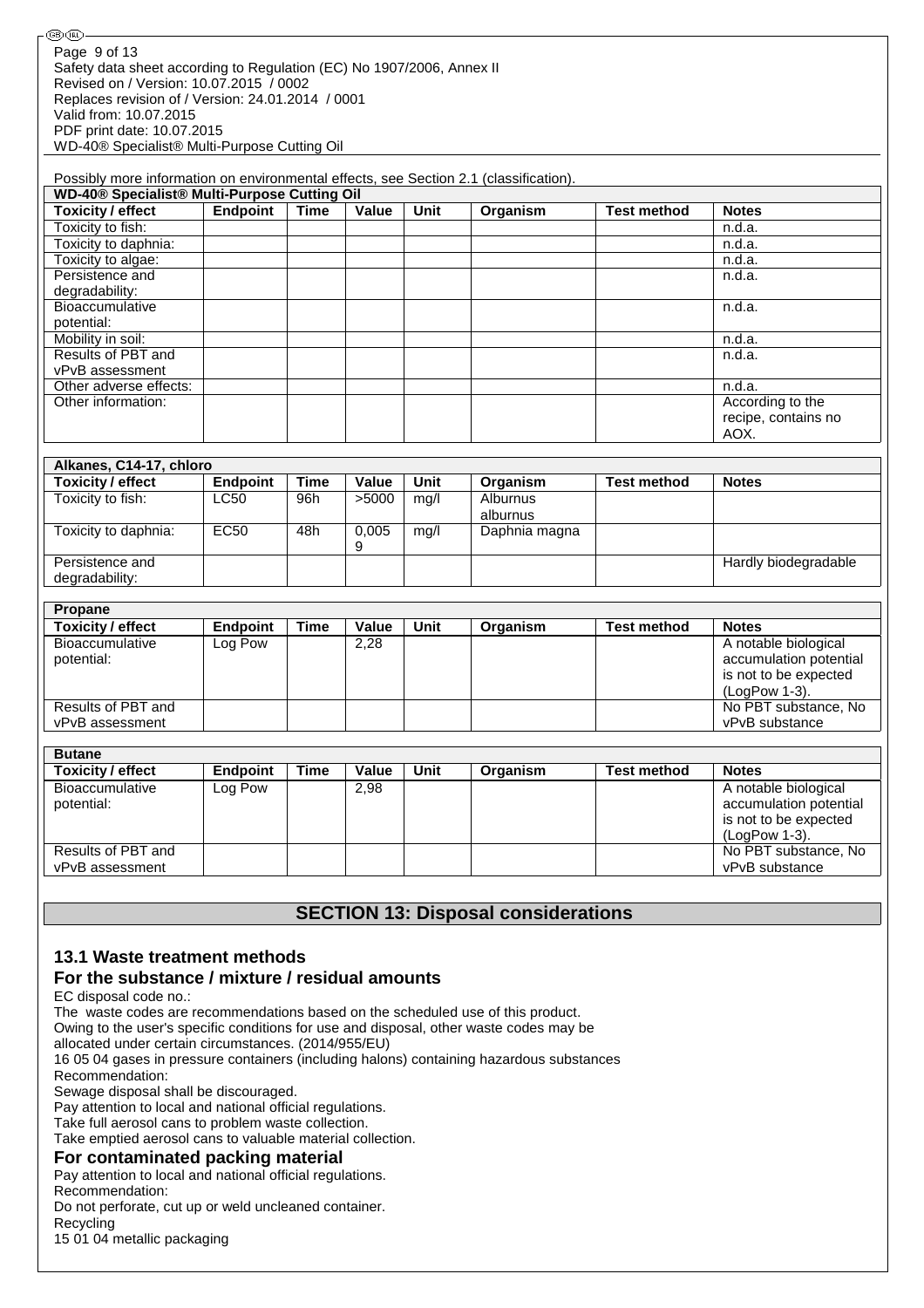Safety data sheet according to Regulation (EC) No 1907/2006, Annex II Revised on / Version: 10.07.2015 / 0002 Replaces revision of / Version: 24.01.2014 / 0001 Valid from: 10.07.2015 PDF print date: 10.07.2015 WD-40® Specialist® Multi-Purpose Cutting Oil

|                                                                            | <b>SECTION 14: Transport information</b>                                                            |
|----------------------------------------------------------------------------|-----------------------------------------------------------------------------------------------------|
|                                                                            |                                                                                                     |
| <b>General statements</b>                                                  |                                                                                                     |
| UN number:                                                                 | 1950                                                                                                |
| Transport by road/by rail (ADR/RID)                                        |                                                                                                     |
| UN proper shipping name:                                                   |                                                                                                     |
| UN 1950 AEROSOLS<br>Transport hazard class(es):                            | 2.1                                                                                                 |
| Packing group:                                                             |                                                                                                     |
| Classification code:                                                       | 5F                                                                                                  |
| LQ (ADR 2015):                                                             | 1 <sub>L</sub>                                                                                      |
| Environmental hazards:                                                     | environmentally hazardous                                                                           |
| Tunnel restriction code:                                                   | D                                                                                                   |
| <b>Transport by sea (IMDG-code)</b>                                        |                                                                                                     |
| UN proper shipping name:                                                   |                                                                                                     |
| AEROSOLS (CHLOROPARAFFINE)                                                 |                                                                                                     |
| Transport hazard class(es):                                                | 2.1                                                                                                 |
| Packing group:                                                             |                                                                                                     |
| EmS:<br>Marine Pollutant:                                                  | $F-D, S-U$<br>Yes                                                                                   |
| Environmental hazards:                                                     | environmentally hazardous                                                                           |
| <b>Transport by air (IATA)</b>                                             |                                                                                                     |
| UN proper shipping name:                                                   |                                                                                                     |
| Aerosols, flammable                                                        |                                                                                                     |
| Transport hazard class(es):                                                | 2.1                                                                                                 |
| Packing group:                                                             |                                                                                                     |
| Environmental hazards:                                                     | Not applicable                                                                                      |
| <b>Special precautions for user</b>                                        |                                                                                                     |
| Persons employed in transporting dangerous goods must be trained.          |                                                                                                     |
| All persons involved in transporting must observe safety regulations.      |                                                                                                     |
| Precautions must be taken to prevent damage.                               |                                                                                                     |
| Transport in bulk according to Annex II of MARPOL and the IBC Code         |                                                                                                     |
| Freighted as packaged goods rather than in bulk, therefore not applicable. |                                                                                                     |
| Minimum amount regulations have not been taken into account.               |                                                                                                     |
| Danger code and packing code on request.                                   |                                                                                                     |
| Comply with special provisions.                                            |                                                                                                     |
|                                                                            | <b>SECTION 15: Regulatory information</b>                                                           |
|                                                                            |                                                                                                     |
|                                                                            | 15.1 Safety, health and environmental regulations/legislation specific for the substance or mixture |
| For classification and labelling see Section 2.                            |                                                                                                     |
| Observe restrictions:                                                      |                                                                                                     |
| Comply with trade association/occupational health regulations.             |                                                                                                     |
| Observe youth employment law (German regulation).                          |                                                                                                     |
| Directive 2010/75/EU (VOC):                                                | 15 %                                                                                                |

#### **15.2 Chemical safety assessment**

A chemical safety assessment is not provided for mixtures.

**SECTION 16: Other information**

F00196

Revised sections: 1 - 16

These details refer to the product as it is delivered. Employee instruction/training in handling hazardous materials is required.

Employee training in handling dangerous goods is required.

**Classification and processes used to derive the classification of the mixture in accordance with the ordinance (EG) 1272/2008 (CLP):**

| <b>Classification in accordance with regulation</b><br>(EC) No. 1272/2008 (CLP) | <b>Evaluation method used</b>                      |
|---------------------------------------------------------------------------------|----------------------------------------------------|
| Lact. Additional category, H362                                                 | Classification according to calculation procedure. |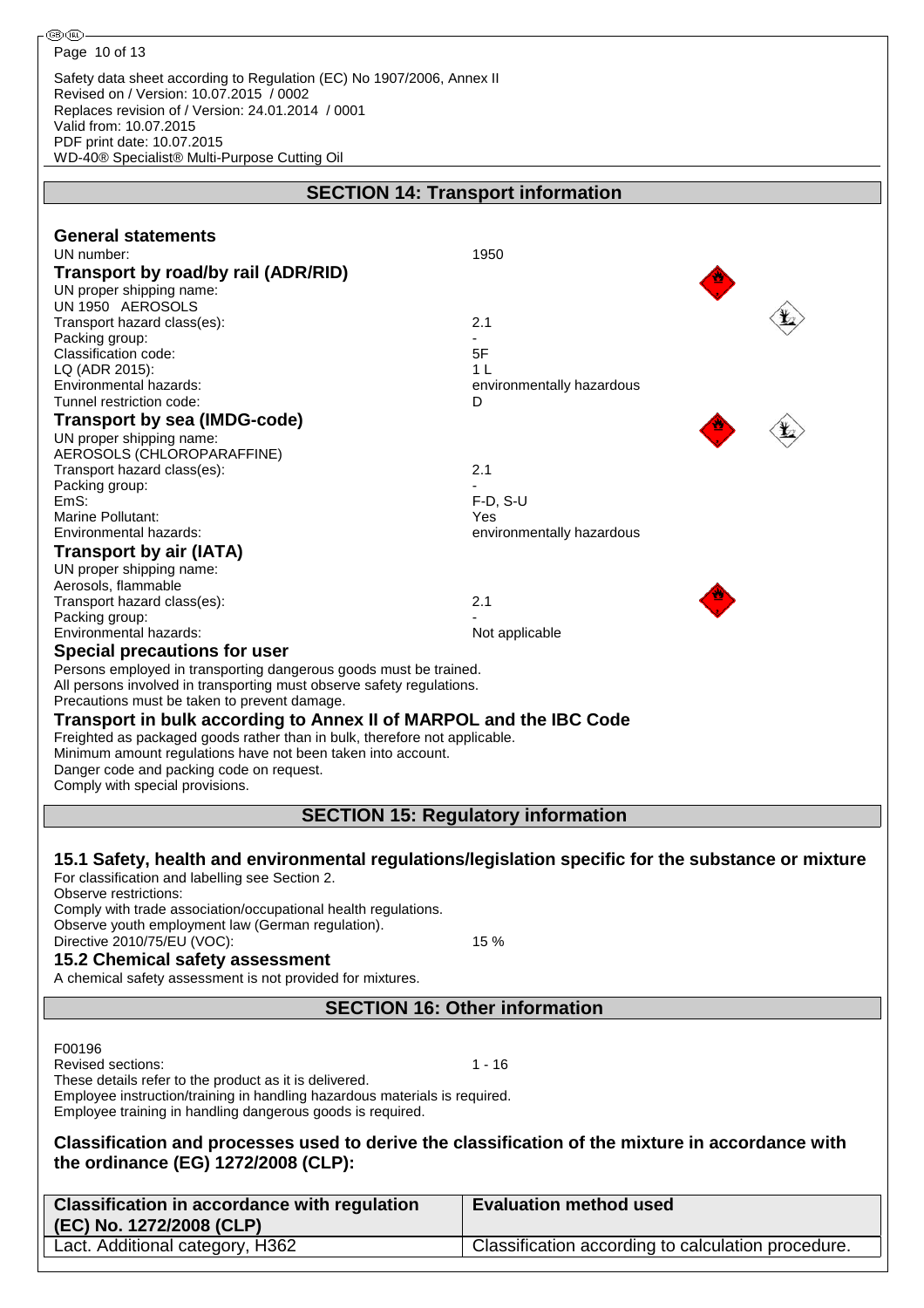Safety data sheet according to Regulation (EC) No 1907/2006, Annex II Revised on / Version: 10.07.2015 / 0002 Replaces revision of / Version: 24.01.2014 / 0001 Valid from: 10.07.2015 PDF print date: 10.07.2015 WD-40® Specialist® Multi-Purpose Cutting Oil

| Aerosol 1, H222         | Classification based on test data.                 |
|-------------------------|----------------------------------------------------|
| Aquatic Acute 1, H400   | <sup>1</sup> Classification based on test data.    |
| Aquatic Chronic 1, H410 | Classification according to calculation procedure. |
| Aerosol 1, H229         | <sup>1</sup> Classification based on test data.    |

The following phrases represent the posted Hazard Class and Risk Category Code (GHS/CLP) of the product and the constituents (specified in Section 2 and 3). H362 May cause harm to breast-fed children.

H400 Very toxic to aquatic life.

H410 Very toxic to aquatic life with long lasting effects.

Lact. — Reproductive toxicity - effects on or via lactation Aerosol — Aerosols Aquatic Chronic — Hazardous to the aquatic environment - chronic

Aquatic Acute — Hazardous to the aquatic environment - acute

#### **Any abbreviations and acronyms used in this document:**

AC Article Categories acc., acc. to according, according to ACGIHAmerican Conference of Governmental Industrial Hygienists ADR Accord européen relatif au transport international des marchandises Dangereuses par Route (= European Agreement concerning the International Carriage of Dangerous Goods by Road) AOEL Acceptable Operator Exposure Level AOX Adsorbable organic halogen compounds approx. approximately Art., Art. no. Article number ATE Acute Toxicity Estimate according to Regulation (EC) 1272/2008 (CLP) BAM Bundesanstalt für Materialforschung und -prüfung (Federal Institute for Materials Research and Testing, Germany) BAuA Bundesanstalt für Arbeitsschutz und Arbeitsmedizin (= Federal Institute for Occupational Health and Safety, Germany) BCF Bioconcentration factor BGV Berufsgenossenschaftliche Vorschrift (= Accident Prevention Regulation) BHT Butylhydroxytoluol (= 2,6-Di-t-butyl-4-methyl-phenol) BMGV Biological monitoring guidance value (EH40, UK) BOD Biochemical oxygen demand BSEF Bromine Science and Environmental Forum bw body weight CAS Chemical Abstracts Service CEC Coordinating European Council for the Development of Performance Tests for Fuels, Lubricants and Other Fluids CESIO Comité Européen des Agents de Surface et de leurs Intermédiaires Organiques CIPAC Collaborative International Pesticides Analytical Council CLP Classification, Labelling and Packaging (REGULATION (EC) No 1272/2008 on classification, labelling and packaging of substances and mixtures) CMR carcinogenic, mutagenic, reproductive toxic COD Chemical oxygen demand CTFA Cosmetic, Toiletry, and Fragrance Association DMEL Derived Minimum Effect Level DNEL Derived No Effect Level DOC Dissolved organic carbon DT50 Dwell Time - 50% reduction of start concentration DVS Deutscher Verband für Schweißen und verwandte Verfahren e.V. (= German Association for Welding and Allied Processes) dw dry weight e.g. for example (abbreviation of Latin 'exempli gratia'), for instance EC European Community ECHA European Chemicals Agency EEA European Economic Area EEC European Economic Community EINECS European Inventory of Existing Commercial Chemical Substances<br>
ELINCS European List of Notified Chemical Substances European List of Notified Chemical Substances EN European Norms EPA United States Environmental Protection Agency (United States of America) ERC Environmental Release Categories ES Exposure scenario etc. et cetera<br>EU Europear

European Union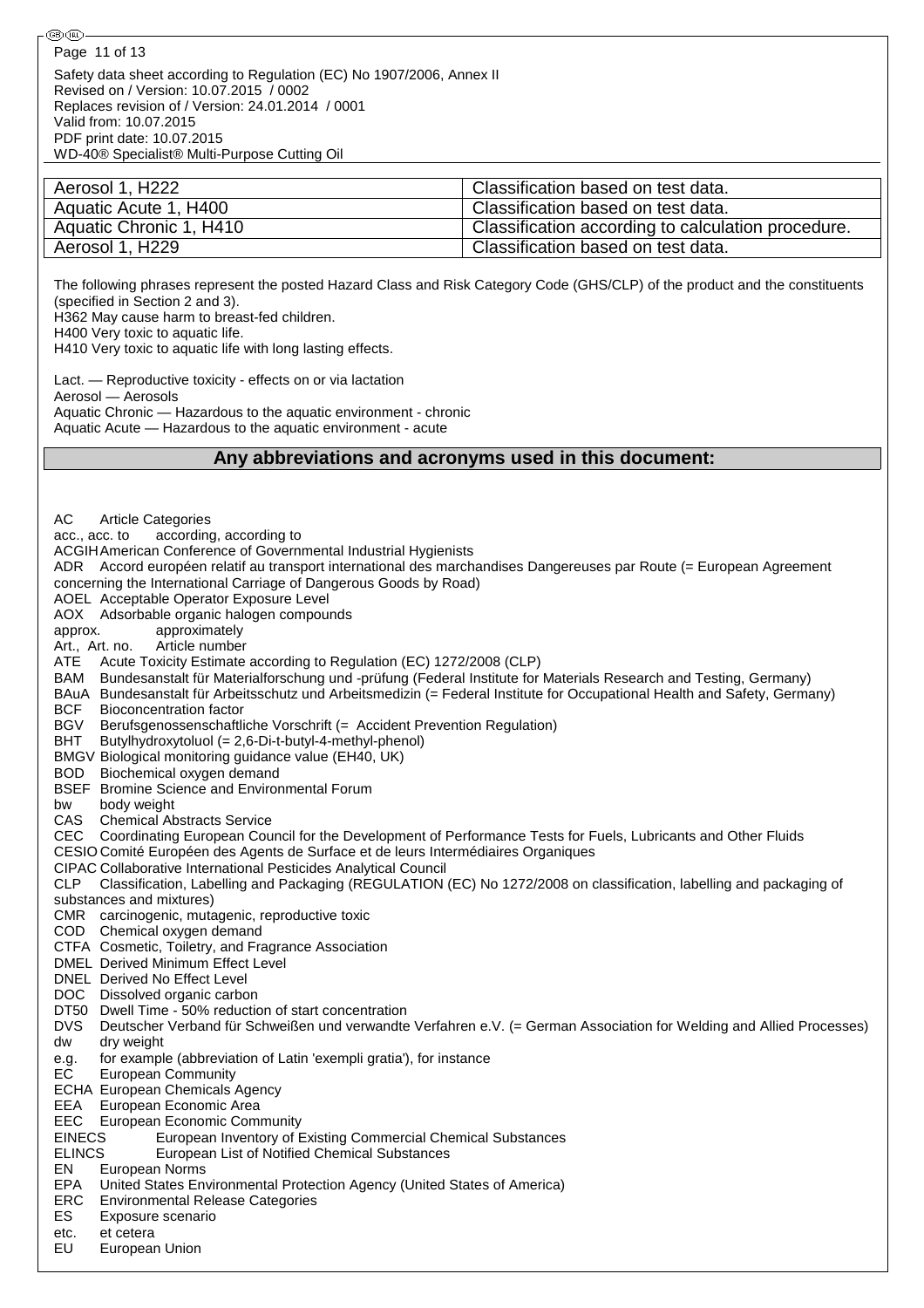ை® Page 12 of 13Safety data sheet according to Regulation (EC) No 1907/2006, Annex II Revised on / Version: 10.07.2015 / 0002 Replaces revision of / Version: 24.01.2014 / 0001 Valid from: 10.07.2015 PDF print date: 10.07.2015 WD-40® Specialist® Multi-Purpose Cutting Oil EWC European Waste Catalogue Fax. Fax number gen. general GHS Globally Harmonized System of Classification and Labelling of Chemicals GWP Global warming potential HET-CAM Hen's Egg Test - Chorionallantoic Membrane HGWPHalocarbon Global Warming Potential IARC International Agency for Research on Cancer IATA International Air Transport Association **IBC** Intermediate Bulk Container<br>**IBC** (Code) International Bulk C International Bulk Chemical (Code) IC Inhibitory concentration IMDG-code International Maritime Code for Dangerous Goods incl. including, inclusive IUCLID International Uniform ChemicaL Information Database LC lethal concentration LC50 lethal concentration 50 percent kill LCLo lowest published lethal concentration LD Lethal Dose of a chemical LD50 Lethal Dose, 50% kill LDLo Lethal Dose Low LOAELLowest Observed Adverse Effect Level LOEC Lowest Observed Effect Concentration LOEL Lowest Observed Effect Level LQ Limited Quantities MARPOL International Convention for the Prevention of Marine Pollution from Ships n.a. not applicable n.av. not available n.c. not checked n.d.a. no data available NIOSHNational Institute of Occupational Safety and Health (United States of America) NOAEC No Observed Adverse Effective Concentration NOAEL No Observed Adverse Effect Level NOEC No Observed Effect Concentration NOEL No Observed Effect Level ODP Ozone Depletion Potential OECD Organisation for Economic Co-operation and Development org. organic PAH polycyclic aromatic hydrocarbon PBT persistent, bioaccumulative and toxic<br>PC Chemical product category Chemical product category PE Polyethylene PNEC Predicted No Effect Concentration POCP Photochemical ozone creation potential ppm parts per million PROC Process category PTFE Polytetrafluorethylene REACH Registration, Evaluation, Authorisation and Restriction of Chemicals (REGULATION (EC) No 1907/2006 concerning the Registration, Evaluation, Authorisation and Restriction of Chemicals) REACH-IT List-No. 9xx-xxx-x No. is automatically assigned, e.g. to pre-registrations without a CAS No. or other numerical identifier. List Numbers do not have any legal significance, rather they are purely technical identifiers for processing a submission via REACH-IT. RID Règlement concernant le transport International ferroviaire de marchandises Dangereuses (= Regulation concerning the International Carriage of Dangerous Goods by Rail) SADT Self-Accelerating Decomposition Temperature SAR Structure Activity Relationship SU Sector of use SVHC Substances of Very High Concern Tel. Telephone ThOD Theoretical oxygen demand TOC Total organic carbon TRGS Technische Regeln für Gefahrstoffe (=Technical Regulations for Hazardous Substances) UN RTDG United Nations Recommendations on the Transport of Dangerous Goods VbF Verordnung über brennbare Flüssigkeiten (= Regulation for flammable liquids (Austria)) VOC Volatile organic compounds vPvB very persistent and very bioaccumulative WEL-TWA, WEL-STEL WEL-TWA = Workplace Exposure Limit - Long-term exposure limit (8-hour TWA (= time weighted average) reference period), WEL-STEL = Workplace Exposure Limit - Short-term exposure limit (15-minute reference period) (EH40, UK).